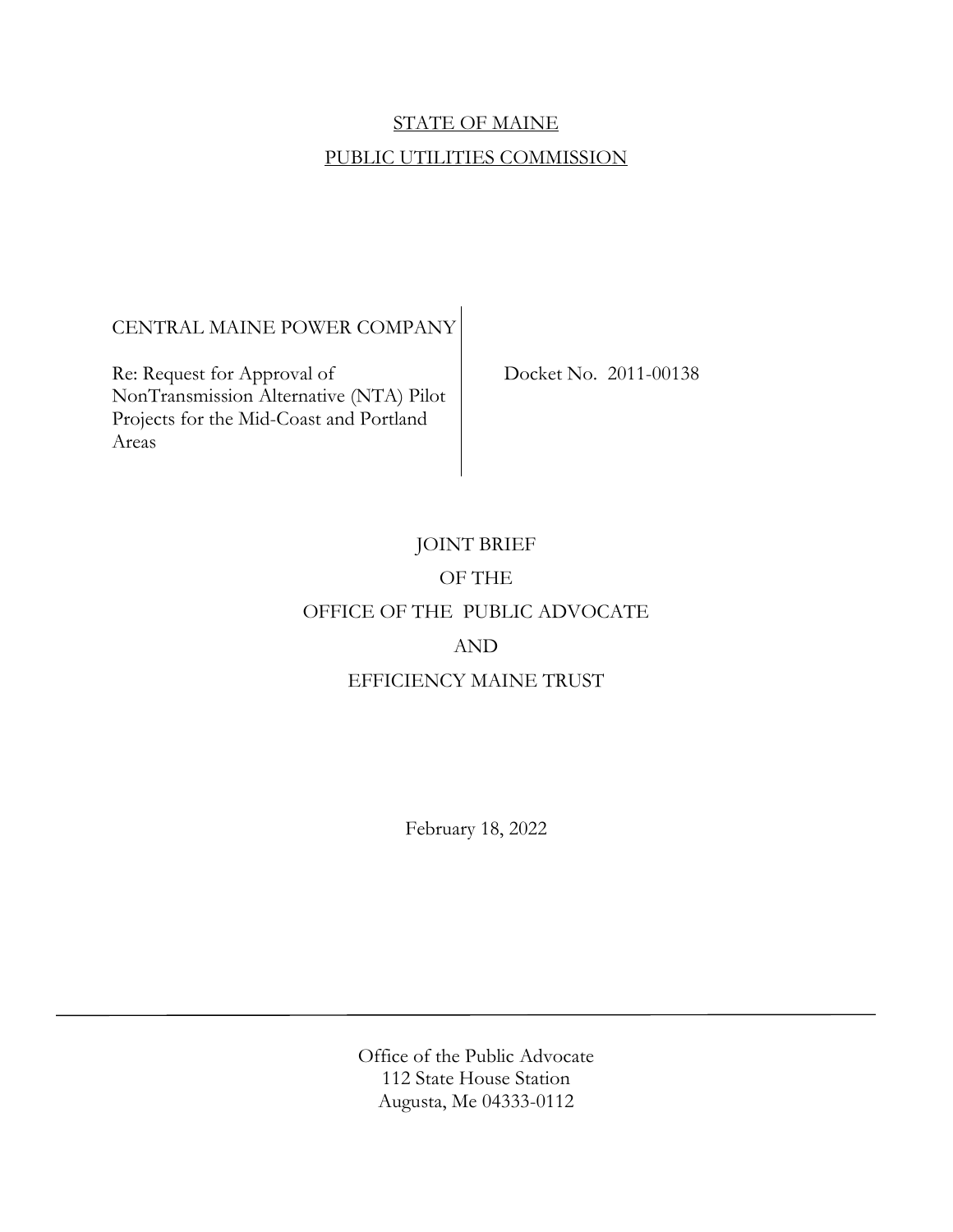# **Table of Contents**

| $\mathbf{I}$ . |                                                                                                                                                             |
|----------------|-------------------------------------------------------------------------------------------------------------------------------------------------------------|
| II.            | CMP SHIFTS RATIONALE AND ATTEMPTS TO CHANGE PLANNING<br>STANDARDS TO DEFEAT THE PURPOSES OF THE NWA ACT 3                                                   |
| III.           |                                                                                                                                                             |
|                |                                                                                                                                                             |
|                |                                                                                                                                                             |
|                |                                                                                                                                                             |
|                |                                                                                                                                                             |
|                |                                                                                                                                                             |
| IV.            | THE COMMISSION GIVES PREFERENCE TO COST EFFECTIVE<br>NONTRANSMISSION ALTERNATIVES IN ITS SECTION 80 NWA PROJECT                                             |
| V.             | APPLICATION OF THE NWA ACT REQUIREMENTS DEMONSTRATES<br>THERE IS NO NEED FOR AN UPGRADE TO THE CAPACITY OF SECTION                                          |
|                | A. The NWA Act Requires Both Commission Assessment of Public Need for the<br>Section 80 Rebuild and Commission Assessment of Cost-Effective NWA Options  11 |
|                |                                                                                                                                                             |
|                |                                                                                                                                                             |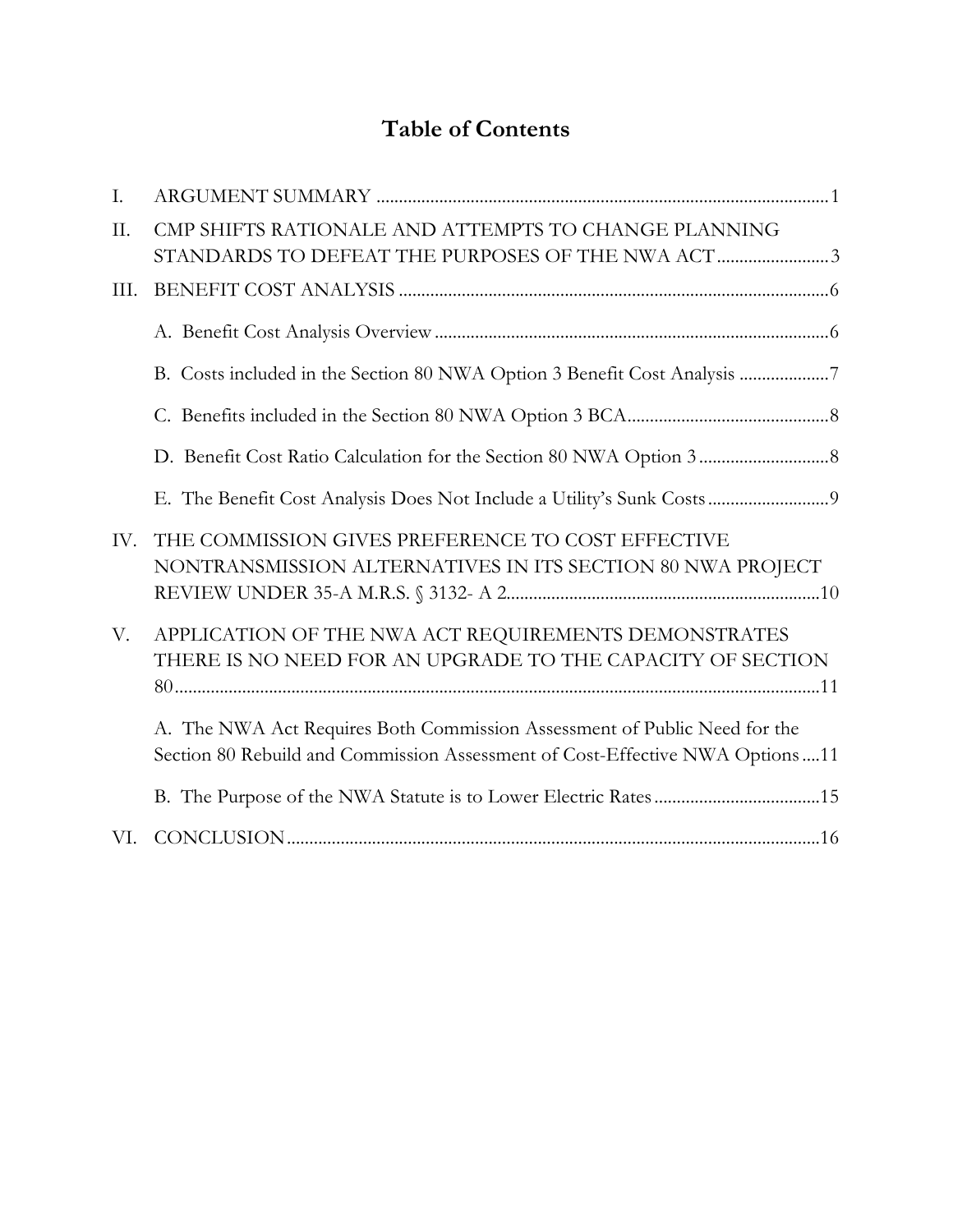#### **I. ARGUMENT SUMMARY**

The Office of the Public Advocate (OPA) and Efficiency Maine Trust (EMT) offer the following joint brief in this proceeding.

For the reasons described herein, the Public Utilities Commission (PUC or Commission) should deny the request of Central Maine Power Company (CMP) for a Certificate of Public Need and Convenience (CPCN) for its Section 80 Rebuild Project on the grounds that the request is premature and that CMP has failed to adequately demonstrate the asserted need. In its filing and subsequent updates, CMP has failed to document that the proposed capacity upgrade is necessary to meet the needs of the Midcoast region. With the litigation delay to the construction of the Nordic Aquafarm (NAF) facility, better data will be available to assure there is actual need for the Section 80 Rebuild before new load materializes. Implementing the project without quantifying the need using the most up-todate information would result in a costly investment that is not responsive to actual conditions.

As further described below, CMP failed to incorporate the beneficial impacts of existing and known Distributed Energy Resources (DER) projects in its analysis of the Midcoast region. Further, CMP has not documented assumed power factor violations, has not documented asserted asset condition issues, and has not quantified and documented asserted beneficial electrification needs. Without accurate information to support these critical assumptions, CMP's "analysis" of need relies too heavily on speculation and not enough on fully documented data and analysis of such data for CMP to satisfy its burden in this proceeding.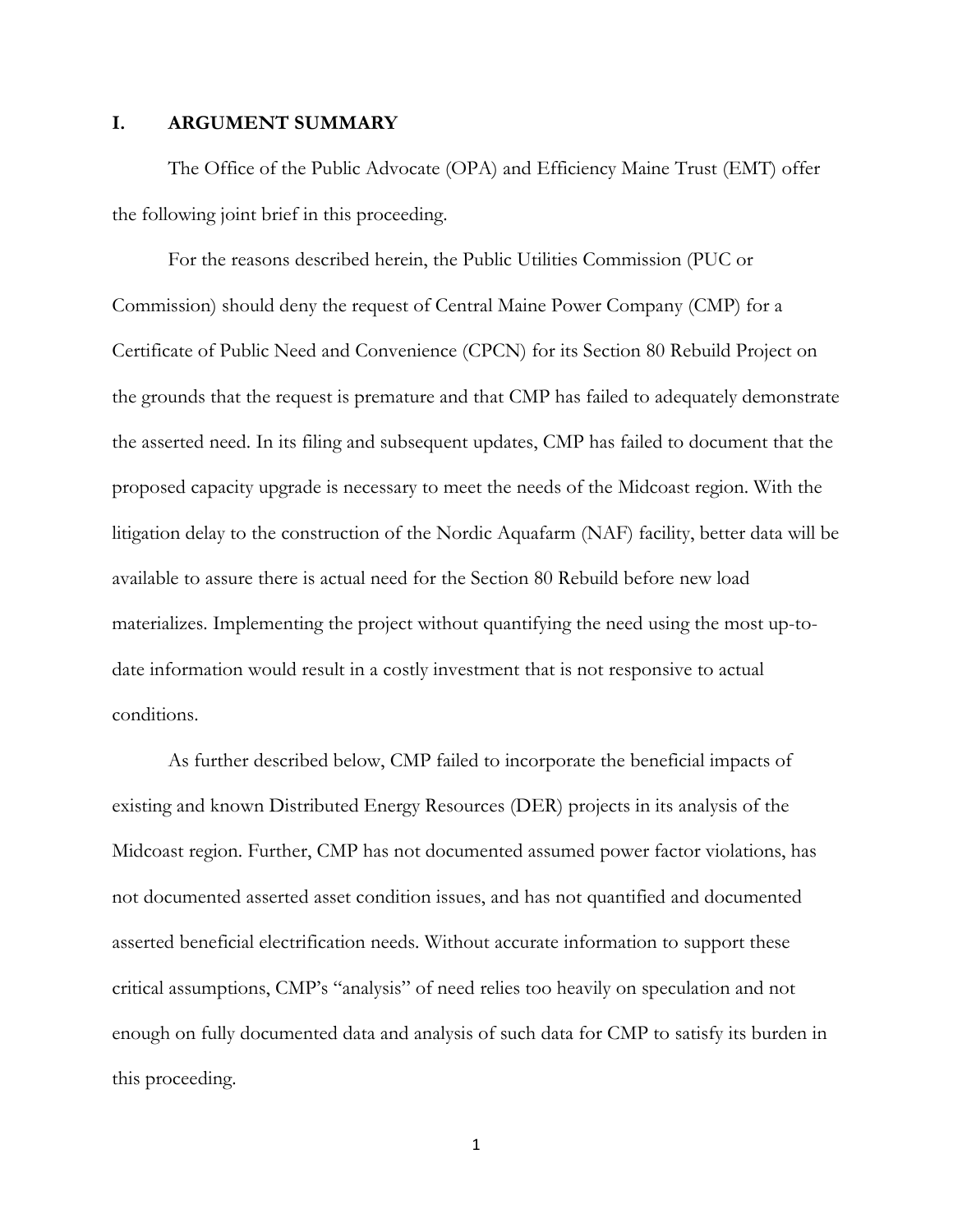At the February 9, 2022 Conference of Counsel, the Independent System Operator of New England (ISO-NE) represented that they had done a preliminary assessment of condition changes, which indicated a continued need for the rebuild. Undoubtedly, ISO-NE based this speedy assessment on the same inaccurate and faulty CMP data at issue in this docket. Until this chain of incomplete data and investment bias is broken, ratepayers will continue to pay for transmission line overbuilds.

The NonWires Alternative (NWA) analysis of CMP's Section 80 Rebuild Project demonstrated the changing nature of electricity use in the Midcoast region. One of the most important things to come out of the NWA process is the understanding that DERs must be considered in planning studies. The NWA solution does not "rely on future" DERs. The 21 approved Chapter 324 projects included in the NWA analysis meet agreed-upon interconnection milestones. The rapid growth of DER interconnections combined with changing customer demand affects the infrastructure needs of the region. These changes must be taken into account in planning for future transmission system development.

 By shifting rationale and proposing to change planning standards during the review process, CMP muddies the analytical framework for the NWA investigation required by Maine's NWA Act.<sup>1</sup> While system needs are changing due to the introduction of DERs and the potential impact of beneficial electrification, such impacts must be quantified. It is not reasonable to implement a solution designed for an urgent need that no longer exists to solve the needs of the future.

<sup>1</sup> LD 1181 "An Act To Reduce Electricity Costs through NonWires Alternatives," (NWA Act).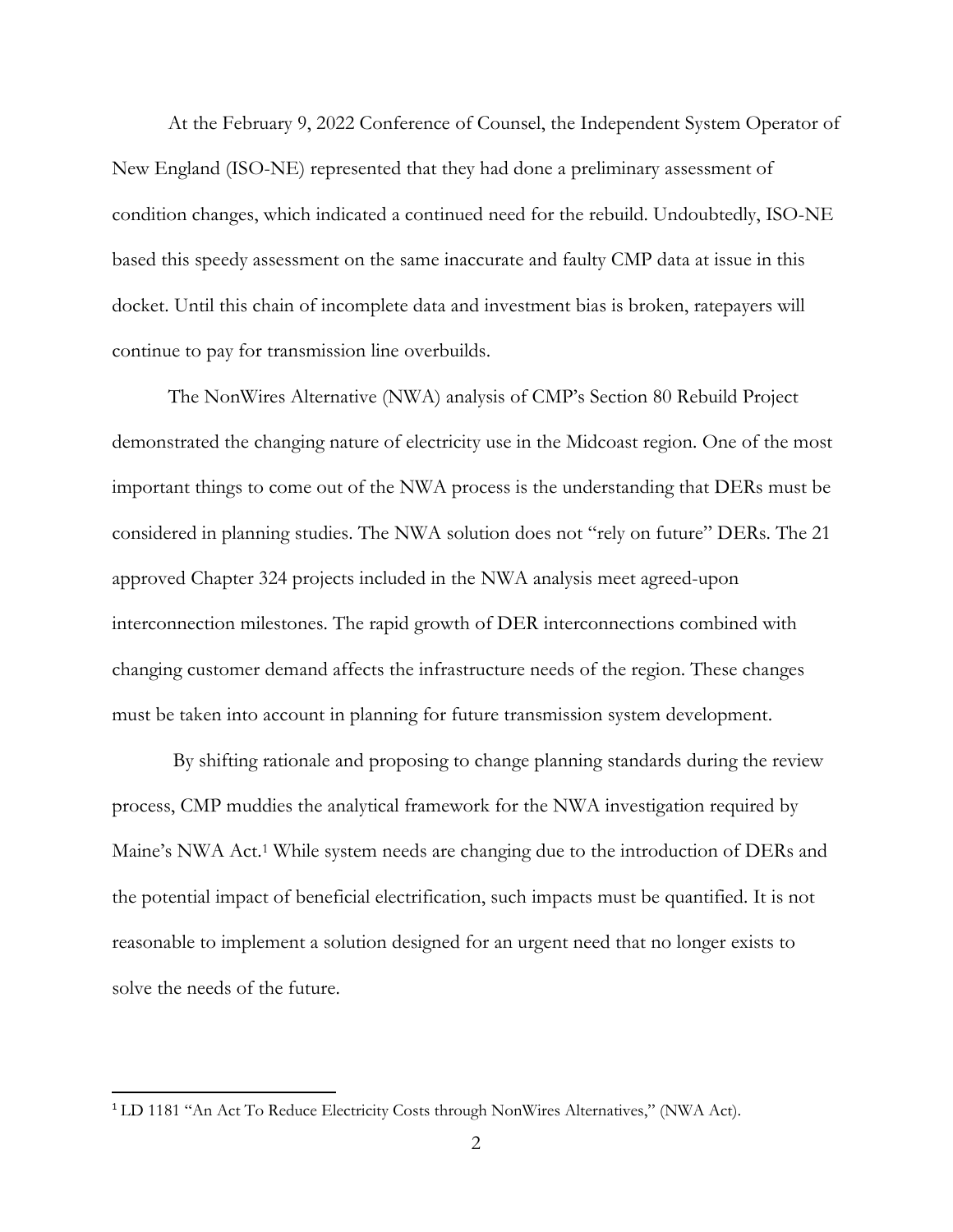## **II. CMP SHIFTS RATIONALE AND ATTEMPTS TO CHANGE PLANNING STANDARDS TO DEFEAT THE PURPOSES OF THE NWA ACT.**

In its Section 80 CPCN petition, CMP alleged that the additional load from NAF required a system upgrade to manage summer peaking conditions, which could increase due to NAFs operating profile.<sup>2</sup> CMP further stated that the need to complete the rebuild of Section 80 was urgent to support a NAF in-service date in April, 2021. After the legislatively mandated NWA analysis, the NWA Coordinator determined that adding operating DER projects and those that have met objective licensing milestones<sup>3</sup> into the power flow model makes the rebuild unnecessary to serve conventionally-forecast loads in advance of the NAF load.<sup>4</sup> In addition, the April 2021 NAF in-service date now has passed; the need for the system to serve this additional load is well into the future and would be addressed by the NWA recommendation.

CMP then raised a concern that the asset condition of Section 80 required a rebuild. In CMP's revenue requirement workbooks, supplied for the Benefit Cost Analysis (BCA), CMP uses 36 years to depreciate a transmission line rebuild.<sup>5</sup> CMP has not filed an asset condition report in this docket. Other than the newly filed CMP Comments of January 21, 2022, there is no filed asset condition information to support the need for a rebuild on this basis.

<sup>2</sup> *Central Maine Power Company*, Request for Approval of NonTransmission Alternative (NTA) Pilot Projects for the Mid-Coast and Portland Areas, Docket No. 2011-00138, Letter re Section 80 (January 21, 2020) at 3. 3 EXM-002-005.

<sup>4</sup> Maine Non-Wires Alternative Coordinator Report: Central Maine Power Midcoast Section 80 Non-Wires Analysis Report, Docket No. 2011-00138 (November 1, 2021).

<sup>5</sup> In CMP's revenue requirement workbook, supplied for the BCA analysis, CMP uses 36 years to depreciate a transmission line rebuild. When doing the benefit-cost analysis the NWA Coordinator uses the 36 years in assessing the cost of the Section 80 rebuild compared to the cost of the NWA option.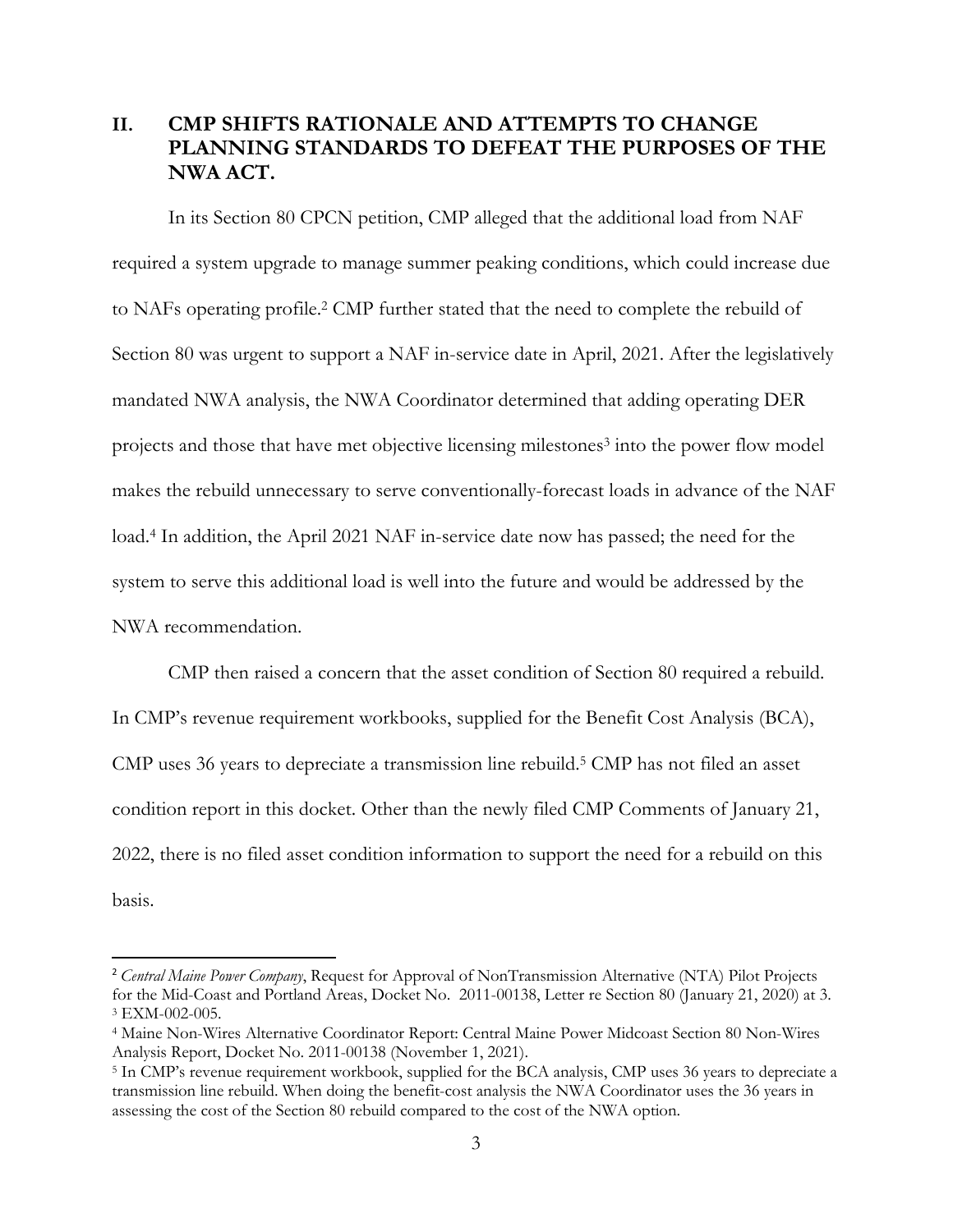In a November 15, 2021 technical conference, CMP raised the concern that the Section 80 area could become a winter peaking system, due to increased load from beneficial electrification.<sup>6</sup> The NWA Coordinator responded to this concern by meeting with ISO-NE and CMP to determine winter ratings for photovoltaic (PV) DER. The NWA Coordinator adopted the ISO-NE's newly developed PV operating profiles, which include winter ratings as well as summer and shoulder peaking data.<sup>7</sup> The NWA Coordinator ran the system models with these new ratings addressing CMP's concerns regarding a potential future winter peak. The NWA Option 3 proposal incorporates these concerns, allowing time for future analysis to quantify this potential new peak.

CMP then raised the potential that policies supporting beneficial electrification will also increase load, adding to a potential winter peaking system.<sup>8</sup> CMP asserts that the ISO-NE relies on historic summer peaking data profiles. The possibility of a winter peak exists, but CMP has failed to document its basis for this conclusion, when it would occur, or the size of such a peak if it does occur. Where this is a legitimate area of inquiry deserving further investigation, at this point it is entirely unquantified.<sup>9</sup> Currently there is no reliable forecast of the impact of beneficial electrification on the Midcoast region. The NWA

7 Maine Non-Wires Alternative Coordinator Report: Central Maine Power Midcoast Section 80 Non-Wires Analysis Report, Docket No. 2011-00138 (November 1, 2021) at 23 ("Per ISO-NE suggestions, solar PV projects will be assumed to be dispatched at 10%, 26% and 40%. DNV focused the analysis and design of NWA Option 3 on the 10% DER dispatch scenario while evaluating NWA Option 3 under all scenarios.") 8 Central Maine Power Company's Response to the Office of the Public Advocate's November 1, 2021 Non-Wires Alternative Report, (January 21, 2022) at 3.

<sup>6</sup> Central Maine Power Company's Response to the Office of the Public Advocate's November 1, 2021 Non-Wires Alternative Report, (January 21, 2022) at 30.

<sup>9</sup> Eric Johnson, ISO-NE presentation, Legislative hearing (January 11, 2022 ) https://www.youtube.com/watch?v=trRDVZK1tVw The ISO-NE presentation begins at the 2:54:00 mark. The ISO is conducting studies to assess system impacts based on state policies for increasing electric heat and electric automobiles.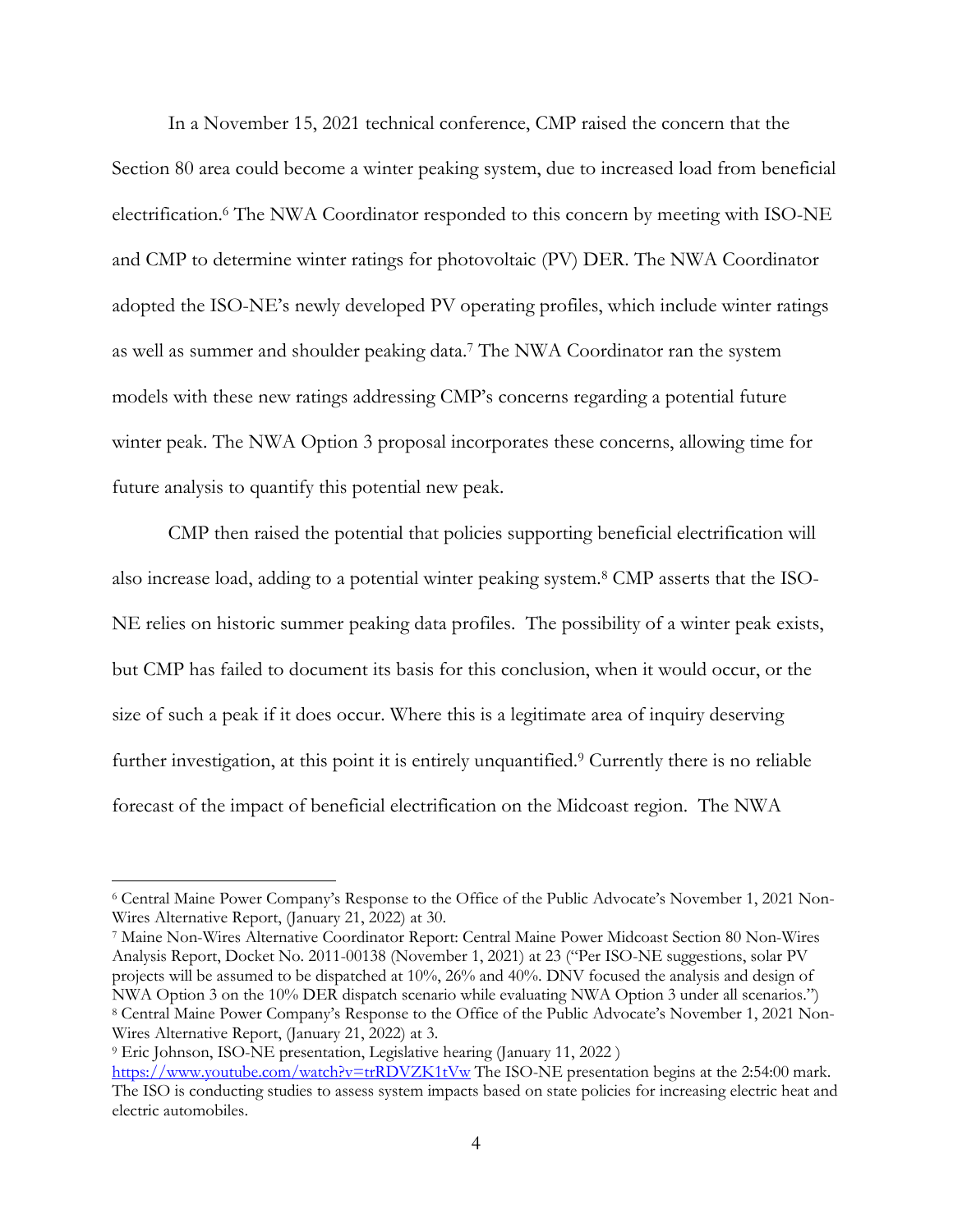recommendation does not ignore this concern, but rather proposes the continued review of evolving fact-based projections to address these concerns in the most reliable and costeffective manner.

Finally, CMP raised concerns about subtransmission system impacts. For example, CMP alleges concerns of "serious voltage collapse."10 However, CMP has failed to validate the model data which led to this concern. A deeper review of the data shows existing low power factors on the distribution system. Specifically, of the 25 load values (excluding "New Load") shown in the NonWires Alternative Report in Table 2, 14 of these have power factors lower than 0.97.11 According to the Electric Power Engineers report in Docket 2021- 00039, each of these constitutes a power factor violation, and such power factors should be corrected in distribution.12 These low power factors may not really exist. SCADA data is needed to quantify accurately the true situation. Modeling these low power factors, whether real or a result of inaccurate data, contributes to findings of voltage violations and indications of voltage collapse. A properly documented system investigation will resolve these data questions. To date, no such investigation has been undertaken by CMP.

DNV recommends NWA Option 3 as an interim, flexible solution which meets near term reliability needs, including needs associated with the NAF load as it comes online. The influx of DERs coming online are projected to alleviate the future need for additional

<sup>10</sup> Central Maine Power Company's Response to the Office of the Public Advocate's November 1, 2021 Non-Wires Alternative Report, ( January 21, 2022) at 15.

<sup>11</sup> Maine Non-Wires Alternative Coordinator Report: Central Maine Power Midcoast Section 80 Non-Wires Analysis Report, Docket No. 2011-00138 (November 1, 2021) at 9.

<sup>12</sup> *Public Utilities Commission,* Investigation of the Design and Operation of Maine's Electric Distribution System, Examination of Current Practices at Central Maine Power, Attachment B (December 1, 2021 at 20.("Power factor violations occur when the total PF for a circuit, is less than 0.97 at the substation during peak conditions").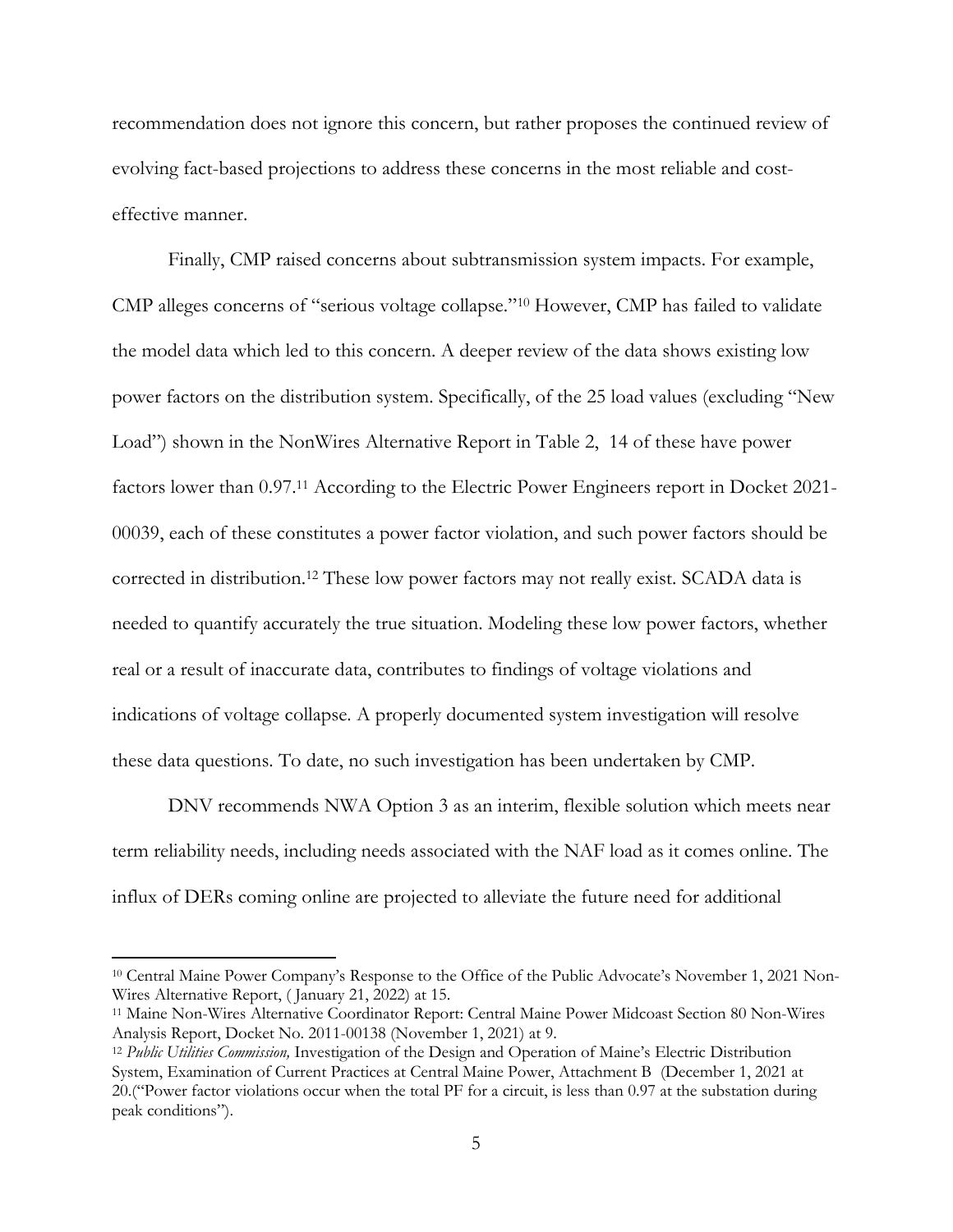investment to meet updated new load requirements. If it is later determined that Section 80 needs to be rebuilt as a long-term solution, the equipment purchased for NWA Option 3 can be redeployed elsewhere to avoid this equipment becoming underutilized after purchase.<sup>13</sup>

Transmission and NWA solutions should not have to accommodate either incomplete data or a poorly maintained system due to lack of prior investment. Rather, complete and accurate data must be developed and reflected in modeling assumptions. The NWA analysis can include evaluating the system under local planning criteria as long as the planning criteria are clear, and the data are accurate.

Before making the commitment to a significant ratepayer investment, an updated, thorough and accurate Midcoast region analysis should take place. Here, CMP has committed to the Section 80 Rebuild first and seeks to bolster that commitment with later manufactured rationales, unsupported by actual data or accurate analyses.

### **III. BENEFIT COST ANALYSIS**

#### **A. Benefit Cost Analysis Overview**

The NWA Act requires a Benefit Cost Analysis of the wires project and the

NWA Alternative. The statute states:

2. Investigation methods; benefit-cost analysis. An investigation under subsection 1 must set forth the total projected costs and annual carrying costs of the wires project and the NonWires alternatives over the effective life of the wires project. The investigation must include a benefit-cost analysis that evaluates the cost-effectiveness of NonWires alternatives as compared to the wires project, under which: A. Benefits and costs are measured in net present value; B. Benefits reflect total, quantifiable avoided costs and are calculated from the perspective of the investor-owned transmission and distribution utility and ratepayers, including any deferral value; and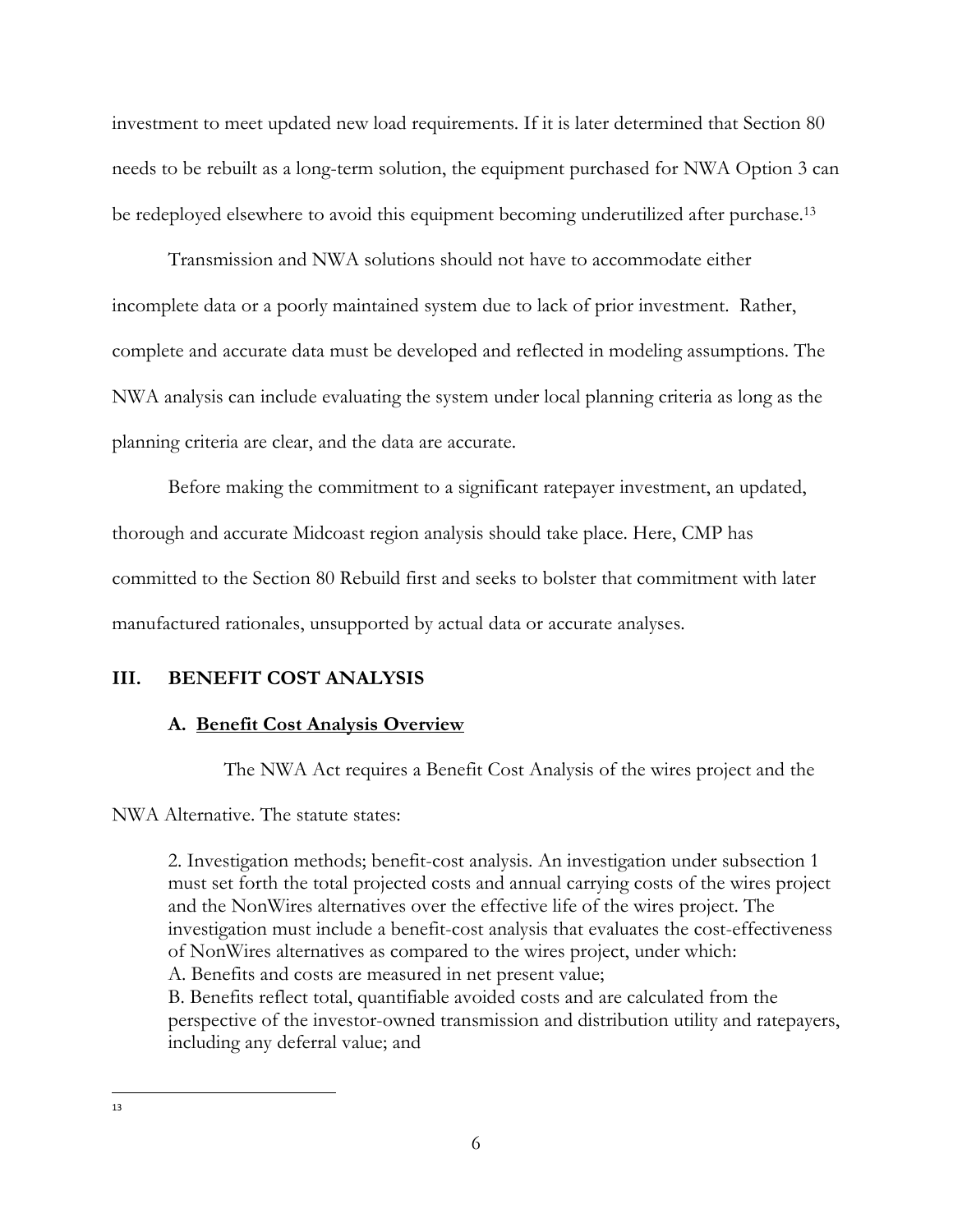C. Costs are calculated from the perspective of the investor-owned transmission and distribution utility. For a NonWires alternative, costs include the utility's cost of any contracts required to deliver the NonWires alternative but do not include any ratepayer contributions to the cost of the NonWires alternative.<sup>14</sup>

The statute does not identify each specific component to be weighed in the BCA. DNV follows standard industry practice in identifying the costs and quantifying the benefits of an NWA.15 To be consistent with similar analyses in Maine, the NWA Option 3 BCA incorporates EMT's methodologies and assumptions used in its Triennial Plan.16 This includes use of the utility's post-tax WACC for transmission or distribution infrastructure, depending on the asset's designation. The post WACC is then used to calculate the NPV of each of the in front of the meter benefit and cost categories. The NWA Coordinator chose this methodology because it is used by EMT. Where the NWA Act mandates coordination with EMT,<sup>17</sup> maintaining consistency between NonWires Alternative analyses and EMT standards is one of the ways to implement the statute. The EMT discount rate is used to calculate the NPV of each component, for the same reason of consistency. Then, the total NPV benefit amounts and the total NPV cost amounts are summed separately, prior to the calculation of the project's Benefit Cost Ratio (BCR).<sup>18</sup>

#### **B. Costs included in the Section 80 NWA Option 3 Benefit Cost Analysis**

 The costs of the Section 80 NWA analysis include the equipment and construction costs of infrastructure components identified in the Final NWA Report; new operations

<sup>14</sup> 35-A M.R.S. § 3132-C.

<sup>15</sup> Maine Non-Wires Alternative Coordinator Report, (April 13, 2021) at 18.

<sup>16</sup> *Id*. at 19-20.

<sup>17</sup> 35-A M.R.S § 3132-C (1).

<sup>18</sup> Maine Non-Wires Alternative Coordinator Report: Central Maine Power Midcoast Section 80 Non-Wires Analysis Report, Docket No. 2011-00138 (November 1, 2021) at 18-20.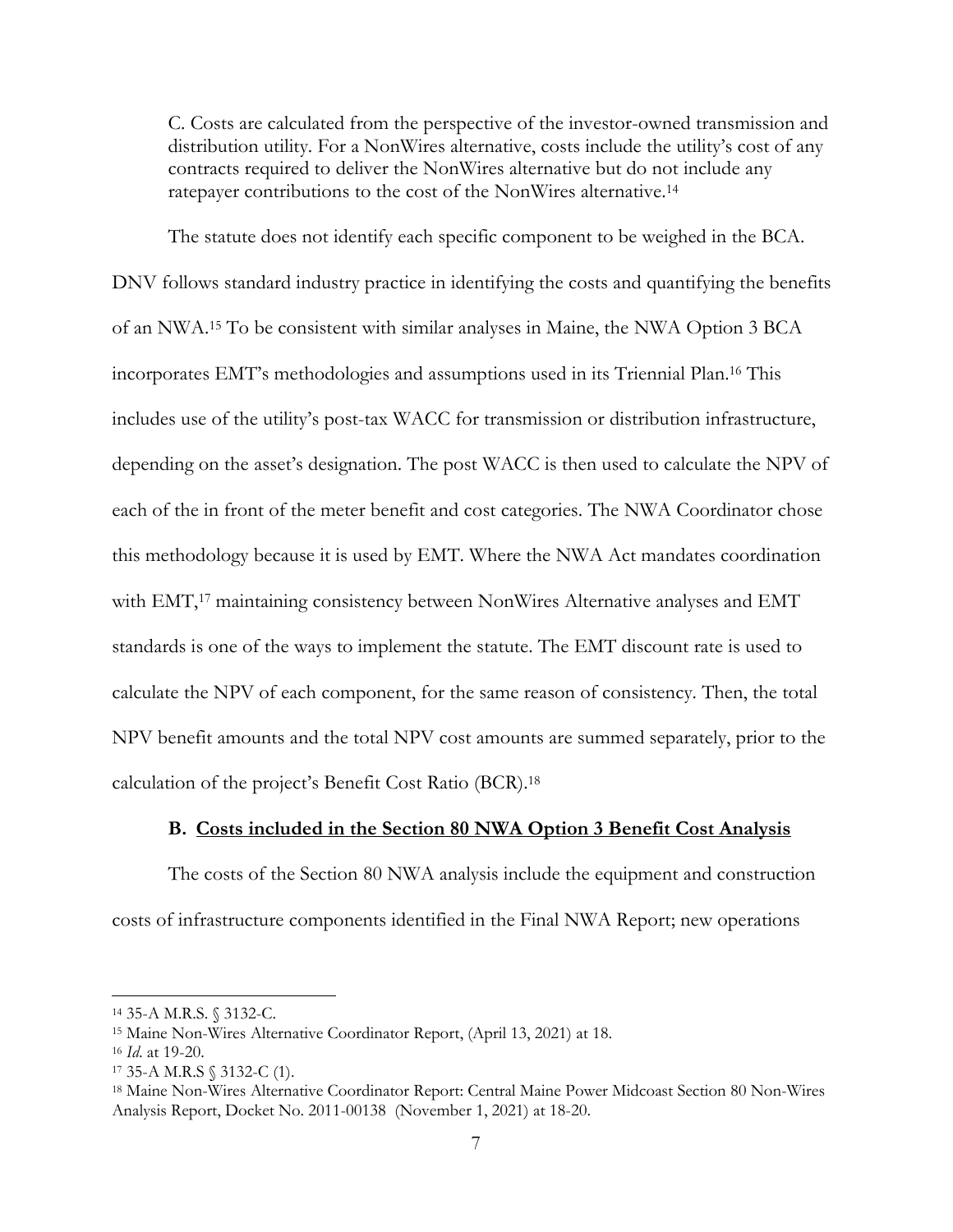technology; costs for demand reduction; and rental costs for standby mobile diesel generators used as a backup, if needed.<sup>19</sup>

#### **C. Benefits included in the Section 80 NWA Option 3 BCA**

 The benefits of the Section 80 NWA analysis include avoided transmission and distribution capacity infrastructure costs for the proposed Section 80 Rebuild Project. These figures were provided by CMP based on a full rebuild.

#### **D. Benefit Cost Ratio Calculation for the Section 80 NWA Option 3**

As required by statute, all benefits and costs are measured in Net Present Values (NPV) to calculate the BCR. Where appropriate, carrying cost are broken out yearly and used to create the NPV of the total cost. The BCA considers the total revenue requirement of each in front of the meter project component based on the component's in-service date, asset class, and utility-specific financial and accounting assumptions.20 The Section 80 BCA tool calculates the annual revenue requirements over the lifetime of the project for each component (benefit and cost) prior to calculating the NPV of benefits and costs. CMP provided the annual revenue requirements calculation methodology for Section 80. The BCA conducted for Section 80 is based on replacing a complete rebuild of Section 80 as proposed by CMP. The BCA assumes maintenance of Section 80 is built into the avoided operational expenditures of the proposed rebuild. The BCA assumes an entire rebuild, not any partial rebuild/maintenance scenario. Because the rebuild is avoided completely under all evaluated

<sup>19</sup> *Id. 20 Id*.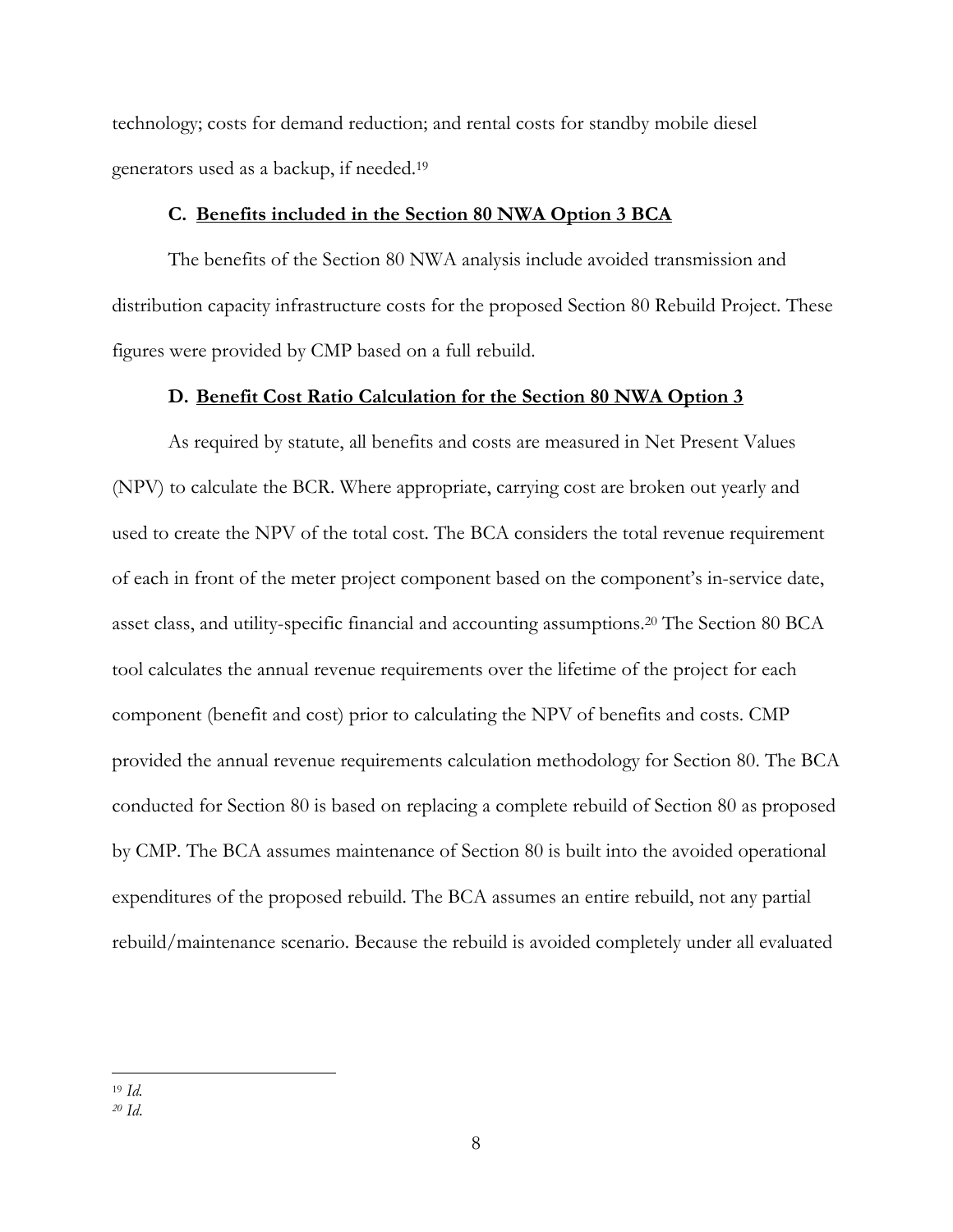NWA options, the associated deferral value is equivalent to the avoided cost of transmission and distribution infrastructure. <sup>21</sup>

#### **E. The Benefit Cost Analysis Does Not Include a Utility's Sunk Costs**

The Law Court's interpretation of the 35-A M.R.S. § 3132-C statute identifies the wires and NWA costs as "projected" or forward looking.<sup>22</sup> Costs spent by the utility before project approval, known as sunk costs, are not part of the forward- looking BCA analysis for NWAs. Specifically, DNV does not include as an NWA cost the Section 80 sunk utility costs, such as engineering and real estate costs that CMP incurred in planning its wires rebuild prior to Commission project review. These costs cannot be changed and will remain in place under any future scenario, wires or non-wires, and thus have not been included as costs in either scenario.

The BCA is not the same as a prudence review for rate recovery. While the Commission may find some utility sunk costs to have been incurred prudently and subject to rate recovery, it does not follow automatically that such costs are attributable to the costs of the NWA. Adding sunk utility costs to the NWA cost side of a BCA would create a counterproductive incentive for the utility to increase sunk costs for a wires project option, for the sole purpose of making the NWA option too expensive in comparison. Such a counterproductive incentive to increase costs is directly against the intent of the NWA Act,

<sup>21</sup> *Id.* 

<sup>&</sup>lt;sup>22</sup> NextEra Energy Res., LLC v. Me. PUC, 2020 ME 34, P18, 227 A.3d 1117, 1123, 2020 Me. LEXIS 35, \*8-9 ("The plain language of section 3132(2-C) mandates a comparison of the transmission line's total projected costs with the total projected costs of the alternatives. 35-A M.R.S. § 3132(2-C)(C) (2016), *repealed by* P.L. 2017, ch. 201, § 3 (effective Nov. 1, 2017). Additionally, 35-A M.R.S. § 3132(6) requires an analysis to explore less costly alternatives to the proposed transmission line.")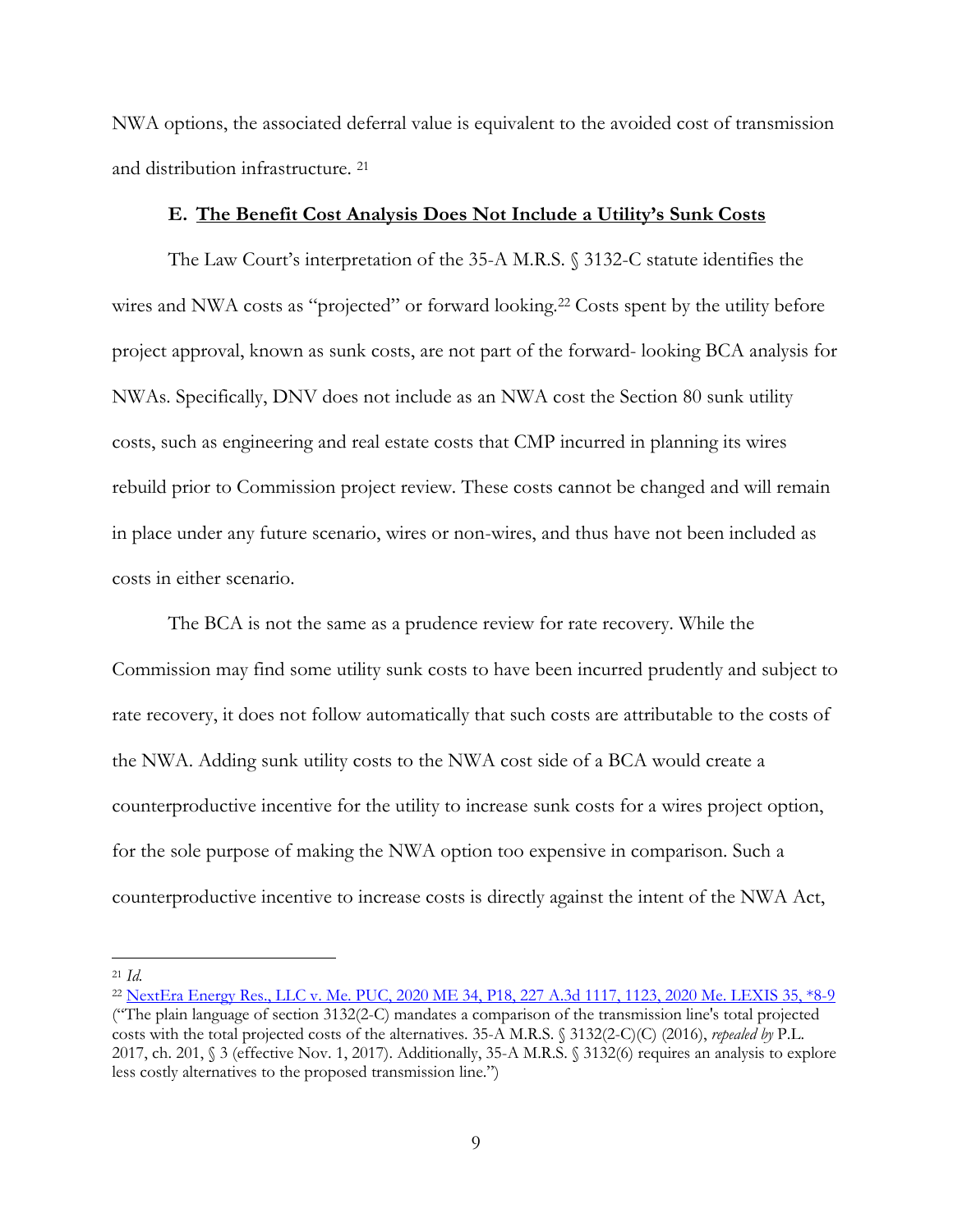and should not be incorporated into the BCA. The OPA could find no other jurisdiction that includes a utility's sunk costs into the forward-looking BCA analysis.

Benefits and costs are calculated for the assumed useful life of the Section 80 wires option as proposed by CMP, which the NWA Coordinator assumed to be 36 years.23 The entire cost of the Section 80 Rebuild is \$63.6 million.24 The Section 80 Rebuild avoided costs are updated to reflect CMP's 8 to 9% load share of regional costs based on cost-sharing requirements for ISO-NE. Results of the NWA Option 3 analysis are summarized as follows: Total Benefit \$ 7,162,402; Total Cost (Maine ratepayer contribution) \$ 7,090,534 Benefit-Cost Ratio 1.01.25 The proposed NWA Option 3 has a year-one initial investment of only \$2.25 million. Additional lifetime costs bring the lifetime cost to \$7.1million.<sup>26</sup>

## **IV. THE COMMISSION GIVES PREFERENCE TO COST EFFECTIVE NONTRANSMISSION ALTERNATIVES IN ITS SECTION 80 NWA PROJECT REVIEW UNDER 35-A M.R.S. § 3132-A(2).**

35-A M.R.S. § 3132-A(2) states:

In order for a transmission project to be approved, the commission must consider whether the identified need over the effective life of the proposed transmission project can be reliably and more cost-effectively met using nontransmission alternatives. In its review and consideration of nontransmission alternatives, as required by subsection 1 A, the commission shall give preference to nontransmission alternatives that have been identified as able to address the identified need for the proposed transmission project most cost-effectively. When the cost-effectiveness of the identified nontransmission alternatives are reasonably equal, the commission shall give preference to the alternatives that produce the lowest amount of local air emissions, including greenhouse gas emissions.

<sup>&</sup>lt;sup>23</sup> The 36 years is the book value of the Section 80 rebuild. In CMP's revenue requirement workbook, supplied for the BCA analysis, CMP uses 36 years to depreciate a transmission line rebuild. When doing the benefit-cost analysis the NWA Coordinator uses the 36 years in assessing the cost of the Section 80 rebuild compared to the cost of the NWA option.

<sup>24</sup> *Central Maine Power Company*, Request for Approval of NonTransmission Alternative (NTA) Pilot Projects for the Mid-Coast and Portland Areas, Docket No. 2011-00138, Letter re Section 80 (January 21, 2020) at 2. <sup>25</sup> *Id* at 17.

<sup>26</sup> *Id*. at 2.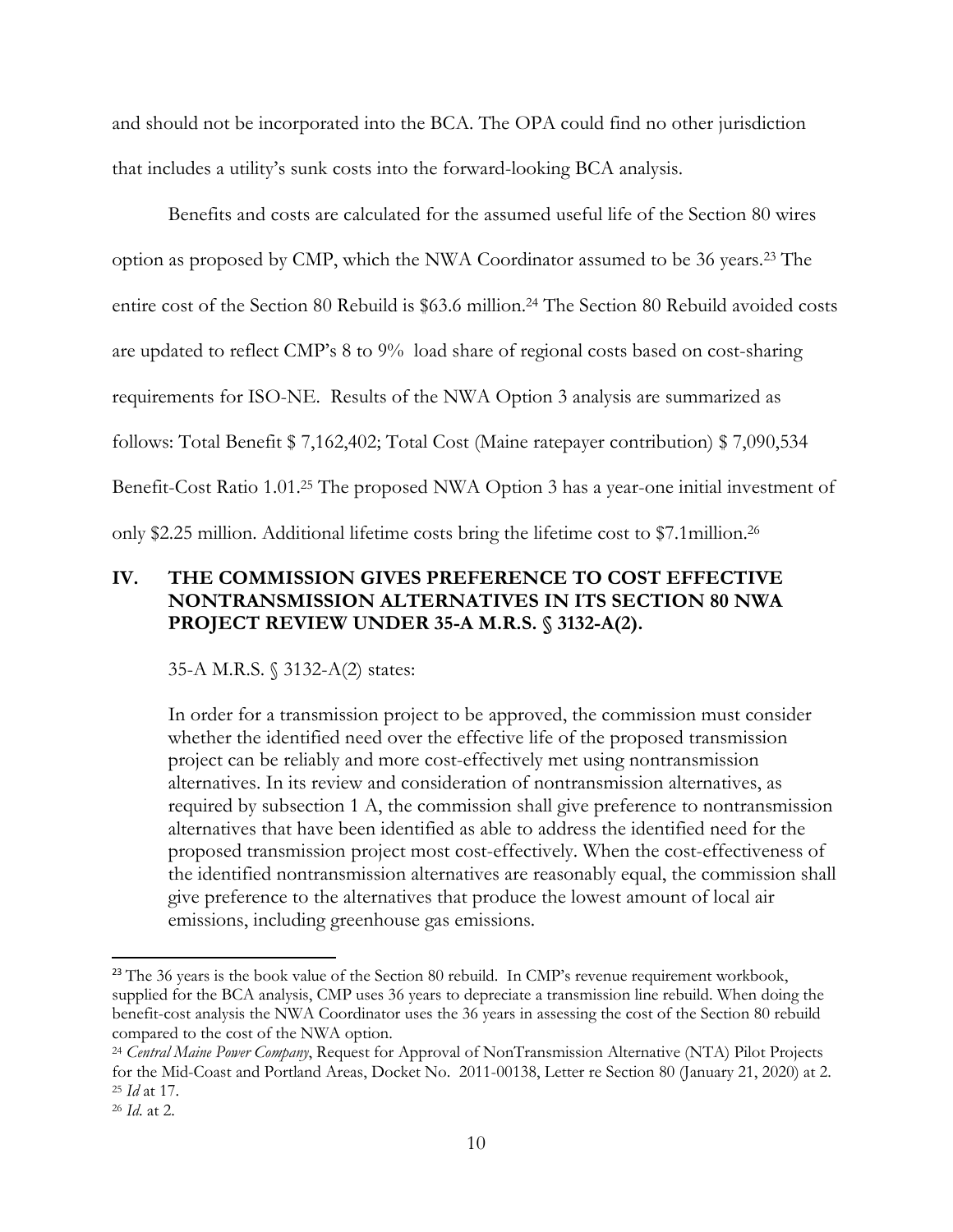While CMP alleges the possibility of future needs for the Midcoast area,<sup>27</sup> these concerns should not drive the Commission to overinvest in a project which is not needed to meet known system operations. While the relevant data is collected to properly plan for the changing reliability needs of the Midcoast area, NWA Option 3 is the reasonable, timely and cost-effective alternative.

### **V. APPLICATION OF THE NWA ACT REQUIREMENTS DEMONSTRATES THERE IS NO NEED FOR AN UPGRADE TO THE CAPACITY OF SECTION 80.**

## **A. The NWA Act Requires Both Commission Assessment of Public Need for the Section 80 Rebuild and Commission Assessment of Cost-Effective NWA Options.**

As a transmission project, Section 80 requires both Commission assessment of public

need for the Section 80 Rebuild Project<sup>28</sup> and Commission assessment of cost-effective

NWA options.<sup>29</sup> CMP's initial petition for a CPCN asserted that the Section 80 Rebuild

Project as a necessary reliability upgrade because of voltage concerns during summer peak

conditions, due to the interconnection request of a new industrial customer.<sup>30</sup> With its

January 21, 2022 Response to the OPA's November 1, 2021 Non-Wires Alternative Report,

CMP changed its rationale, alleging instead subtransmission contingencies and winter peak

<sup>&</sup>lt;sup>27</sup> Central Maine Power Company's Response to the Office of the Public Advocate's November 1, 2021 Non-Wires Alternative Report, (January 21, 2022) at 7.

<sup>&</sup>lt;sup>28</sup> 35-A M.R.S. §3132- A (1).("Submission requirement. A person that proposes to undertake in the State a transmission project must provide the commission with a description of the need for the proposed transmission project.")

<sup>29</sup> 35-A M.R.S. §3132-A. "Construction of transmission projects prohibited without approval of the commission. A person may not construct any transmission project without approval from the commission. For the purposes of this section, "transmission project" means any proposed transmission line and its associated infrastructure capable of operating at less than 69 kilovolts and projected to cost in excess of \$5,000,000." See Appendix A for a summary of NWA Act requirements.

<sup>30</sup> Central Maine Power Company, Letter re Section 80 (January 21, 2020) at 3.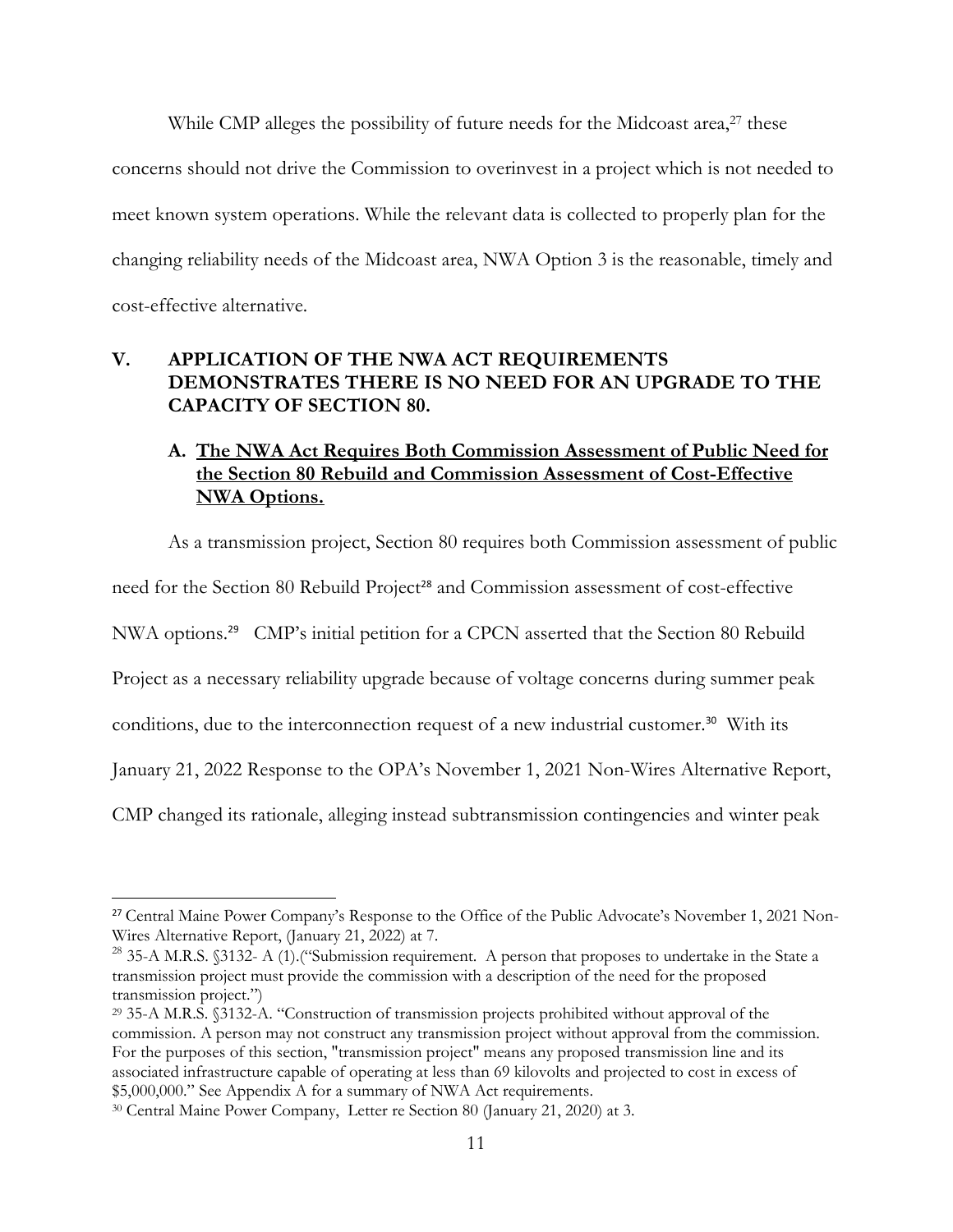loading conditions.<sup>31</sup> The shifting rationale undermines the original documented need for the Section 80 Rebuild to provide voltage support during summer peak conditions. CMP has yet to document and demonstrate a need for the Section 80 Rebuild to respond to potential unquantified increases in load during the winter. While the ISO-NE's quick data review over the last two weeks echoes CMP's desire for transmission investment, there is no record of what data ISO-NE reviewed. Without a thorough analysis incorporating accurate data, ratepayers are no better off with the ISO-NE's rationalizations than with CMP's.

After CMP raised concerns about potential winter peaking conditions and subtransmission impact, the NWA Coordinator incorporated ISO-NE winter solar standards into the analysis and reviewed the potential for subtransmission impacts in the updated NWA report.32 NWA Option 3 responds to the concerns generally expressed by CMP in various meetings. Specifically, the NWA Coordinator states:

CMP evaluated the impacts to the sub-transmission system in the Section 80 area and found that once the load from Nordic Aquafarms comes online, NWA Option 3 would result in the overloading of Sections 4 and 24 during certain contingency events. DNV found that to avoid upgrading these lines to accommodate NWA Option 3, an additional 8 MW of resources beyond those identified under NWA Option 3 would be required to mitigate the impacts to these sections. DNV expects that the additional 233 MWs of DERs in ISO-NE and CMP's interconnection queues will be operational in advance of Nordic Aquafarms operation and will thus eliminate the need to procure additional NWA resources. At 10% dispatch, there will be enough resources by 2027 to avoid a rebuild of Sections 80, 4 and 24 or the procurement of additional NWA resources or extension of the proposed BTM resources for NWA Option 3.<sup>33</sup>

<sup>31</sup> Central Maine Power Company's Response to the Office of the Public Advocate's November 1, 2021 Non-Wires Alternative Report, ( January 21, 2022) at 3.

<sup>32</sup> Maine Non-Wires Alternative Coordinator Report: Central Maine Power Midcoast Section 80 Non-Wires Analysis Report, Docket No. 2011-00138 (November 1, 2021) at 23 ("Per ISO-NE suggestions, solar PV projects will be assumed to be dispatched at 10%, 26% and 40%. DNV focused the analysis and design of NWA Option 3 on the 10% DER dispatch scenario while evaluating NWA Option 3 under all scenarios.") <sup>33</sup> *Id.* at 24.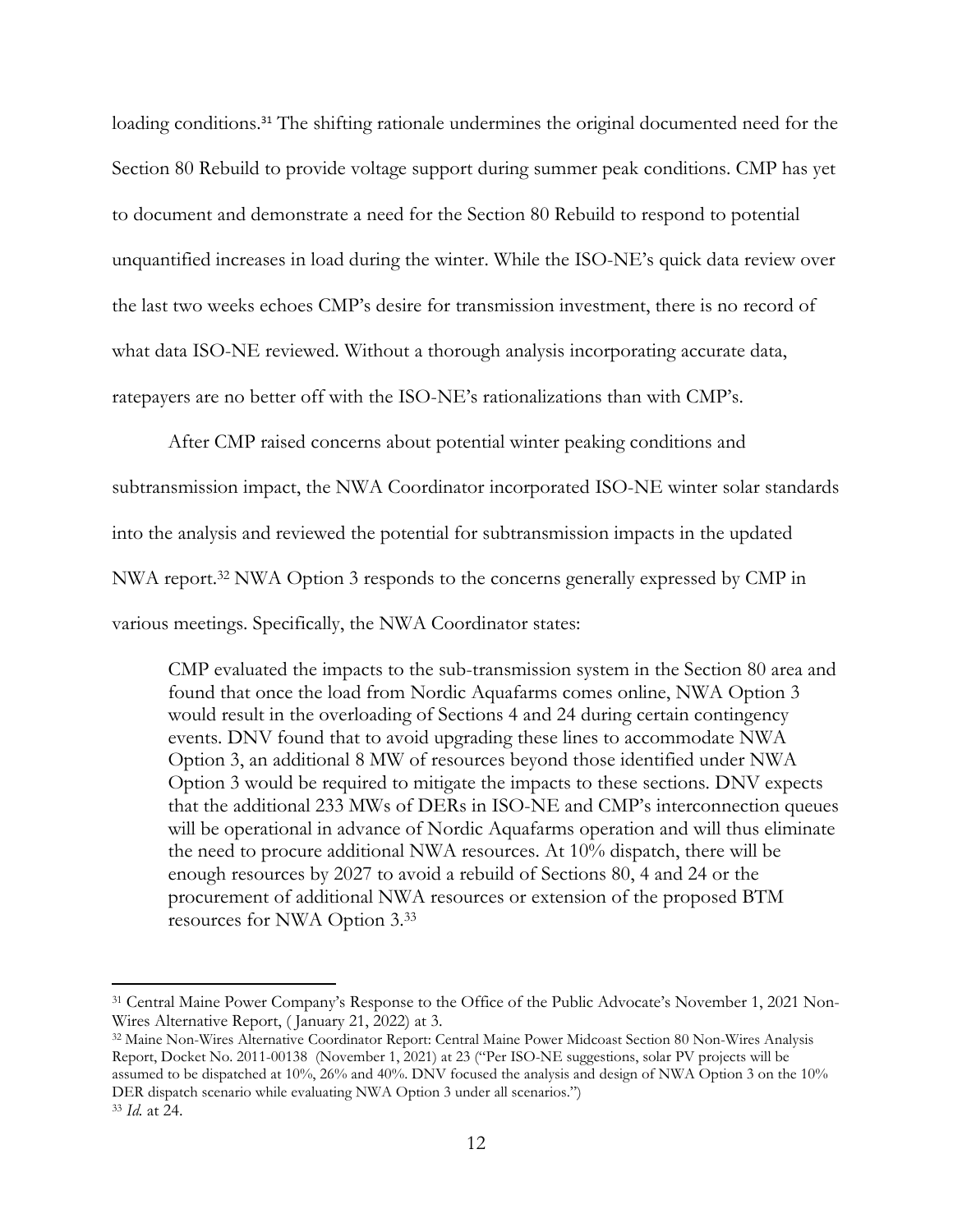The Law Court interpreted the "public need" standard in *NextEra Energy Res., LLC v.* 

*Me. PUC, defining "public need" as follows:* 

Although section 3132(6) does not define "public need," it does at least provide factors for the Commission to consider to determine public need:

In determining public need, the commission shall, at a minimum, take into account economics, reliability, public health and safety, scenic, historic and recreational values, state renewable energy generation goals, the proximity of the proposed transmission line to inhabited dwellings and alternatives to construction of the transmission line, including energy conservation, distributed generation or load management.

Furthermore, the Commission rules do define "public need." Chapter 330 of those rules establishes filing requirements pursuant to section 3132, and section 9(A) of Chapter 330 sets forth the standards for granting a CPCN, directing the Commission to make specific findings with regard to the need for the proposed transmission line in accordance with 3132(6). 65-407 C.M.R. ch. 330, § 9(A). Section 9(B) of Chapter 330 is titled "Public Need Defined." It states:

The Commission establishes public need by determining that ratepayers will benefit by the proposed transmission line. Benefits are determined based upon the electrical need for the line, taking into account [the section 3132(6) factors] . . . .<sup>34</sup>

At a minimum, CMP has not demonstrated an immediate need for the Section 80

Rebuild. The most recent Maine Needs Assessment analyses relies on data from ISO-NE's

draft 2019 Capacity, Energy, Loads and Transmission (CELT) Report.35 Since ISO-NE

issued its draft 2019 CELT Report, there have been changes in conditions, subject to further

review, which may warrant an update to the identified system needs that the Section 80

Rebuild Project addresses. These conditions include:

1) Rapid increases in Midcoast area Distributed Energy Resources (DER), including the Commission awarded contracts for a combined 106 MW of new capacity;

<sup>34</sup> *NextEra Energy Res., LLC v. Me. PUC*, 2020 ME 34, ¶¶22-24, 227 A.3d 1117, 1123-1124, 2020 Me. LEXIS 35, \*10-12

<sup>35</sup> See ISO-NE Final Upper Maine 2029 Solutions Study, filed in this docket by CMP (August 25, 2021.)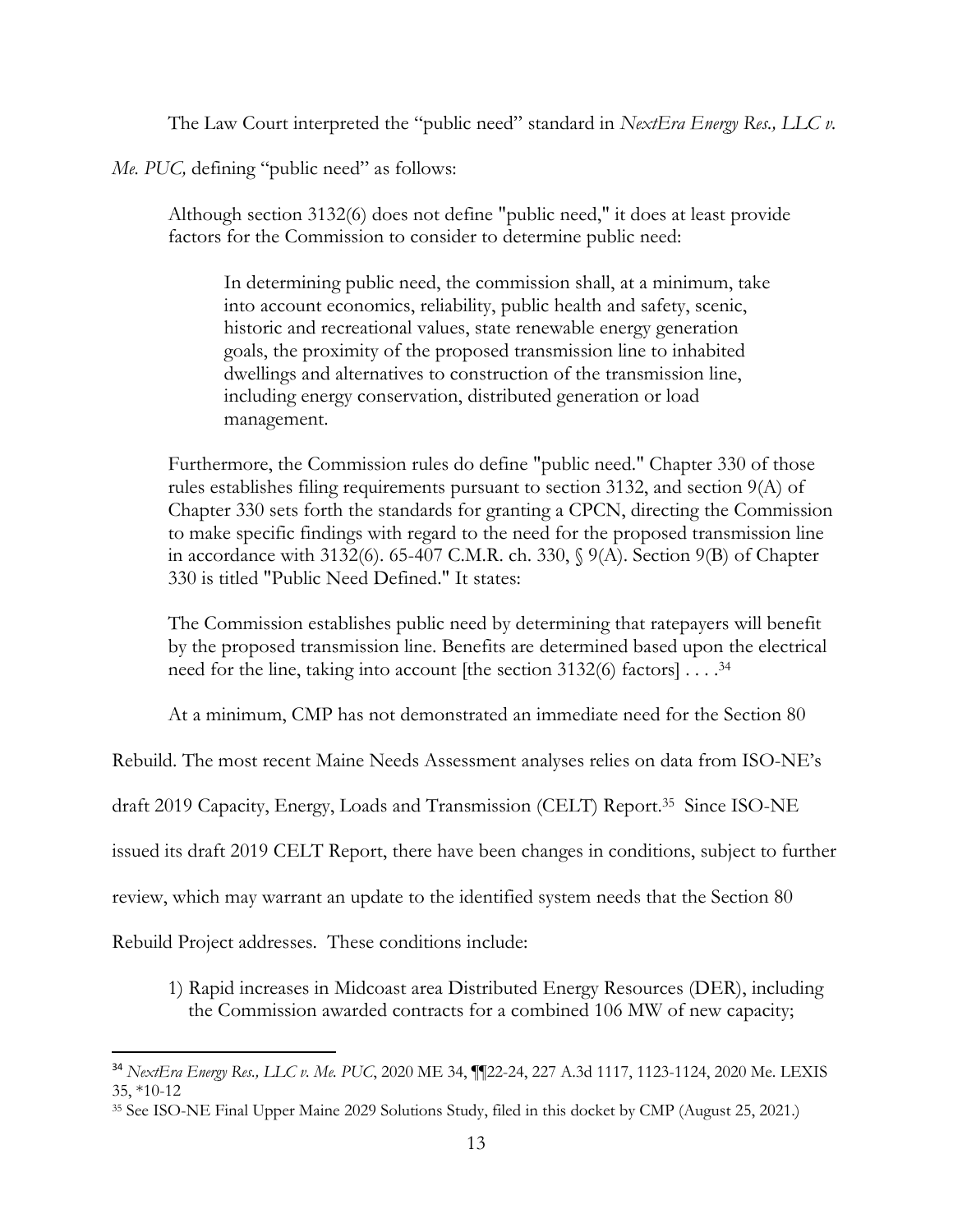2) Changing summer peak data due to greater photovoltaic (PV) adoption;

3) A new annual CELT Report incorporating updated forecasts.

Taken together, along with the litigation delay to the construction of the NAF facility, these show that better data will be available to assure there is actual need for the Section 80 Rebuild before new load materializes.

Incorporating the reliability enhancements of NWA solution Option 3 is the most cost effective option, as well as the option supporting "economics, reliability, public health and safety, scenic, historic and recreational values, state renewable energy generation goals, the proximity of the proposed transmission line to inhabited dwellings and alternatives to construction of the transmission line, including energy conservation, distributed generation or load management."36 The NWA Option 3 meets all these criteria.

It is not clear whether CMP assessed replacing individual components versus a rebuild of the entire line when initially proposing the Section 80 Rebuild Project or whether a complete rebuild was ever needed to support load growth. Should the new industrial load not materialize as projected, the justification for the rebuild will have disappeared. The proposed NWA Option 3 stabilizes the Midcoast area while undertaking the necessary reassessment to accommodate changing conditions. The NWA Coordinator:

…recommends NWA Option 3 as the preferred hybrid NWA solution. The modest system changes and resource additions in NWA Option 3 fully address the loading of Section 80 under contingency conditions with Nordic Aquafarms at the load levels modelled by ISO-NE and CMP. The Midcoast Area has seen significant additions of local generation in the recent past and actual projects in CMP and ISO-NE's interconnection queues suggest this will continue. DER resources will affect Midcoast

<sup>36</sup>*NextEra Energy Res., LLC v. Me. PUC*, 2020 ME 34, ¶¶22-24, 227 A.3d 1117, 1123-1124, 2020 Me. LEXIS 35, \*10-12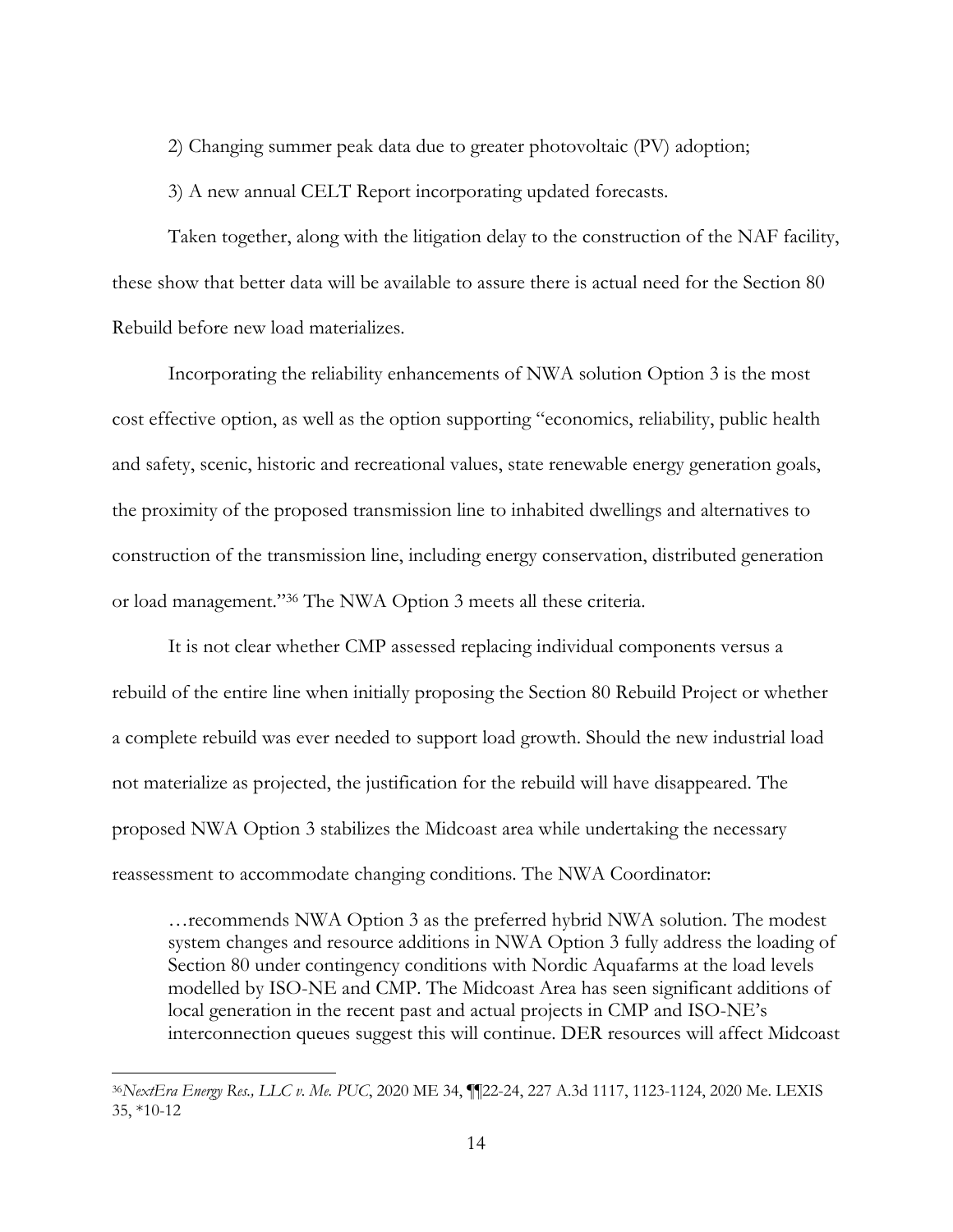system needs on an ongoing basis. The load carrying capability of the proposed Section 80 Rebuild exceeds the identified needs of the area while the NWA Option 3 is designed to meet these needs at a lower overall cost.<sup>37</sup>

#### **B. The Purpose of the NWA Statute is to Lower Electric Rates**

 The stated purpose of the NWA Act is to lower rates for consumers. The Commission need go no further than the title of the 2019 NWA Act to appreciate that its purpose is not to promote specific industries, products or specific technical solutions. It is: "An Act To Reduce Electricity Costs through NonWires Alternatives."

On August 1, 2021, transmission rates for CMP customers increased.38 The OPA, the Commission, and other parties learned for the first time on June 23, 2021 that as a result of the annual formula transmission rate change, CMP's transmission rates would increase by approximately \$70 million.39 This follows a pattern of steadily increasing transmission rates. Recognizing the importance to ratepayers of finding cost savings, through the NWA Act and other initiatives, the Legislature now mandates that utilities update their planning methods and consider alternative ways to meet reliability mandates cost-effectively. NWA Option 3 meets this legislative directive to save costs by implementing incremental reliability upgrades while data is developed incorporating the changing uses of the electric grid and resource availability. As stated in the remarks of GridSolar:

We should use the next couple of years to undertake such modeling [beneficial electrification and distributed solar generation] for the Midcoast to ensure that any

<sup>37</sup> Maine Non-Wires Alternative Coordinator Report: Central Maine Power Midcoast Section 80 Non-Wires Analysis Report, (November 1, 2021) at 11.

<sup>38</sup> Maine Public Utilities Commission Delays A Portion of Storm Cost Recovery in CMP Rates Due to Increase in Transmission Rates https://www.maine.gov/tools/whatsnew/index.php?topic=pucpressreleases&id=5178180&v=article08 (July 14, 2021).

<sup>39</sup> *Central Maine Power Company* Re: Request For Approval of Annual Compliance Filing, Docket No. 2021- 00036, Comments of The Office of the Public Advocate (June 28, 2021) at 1.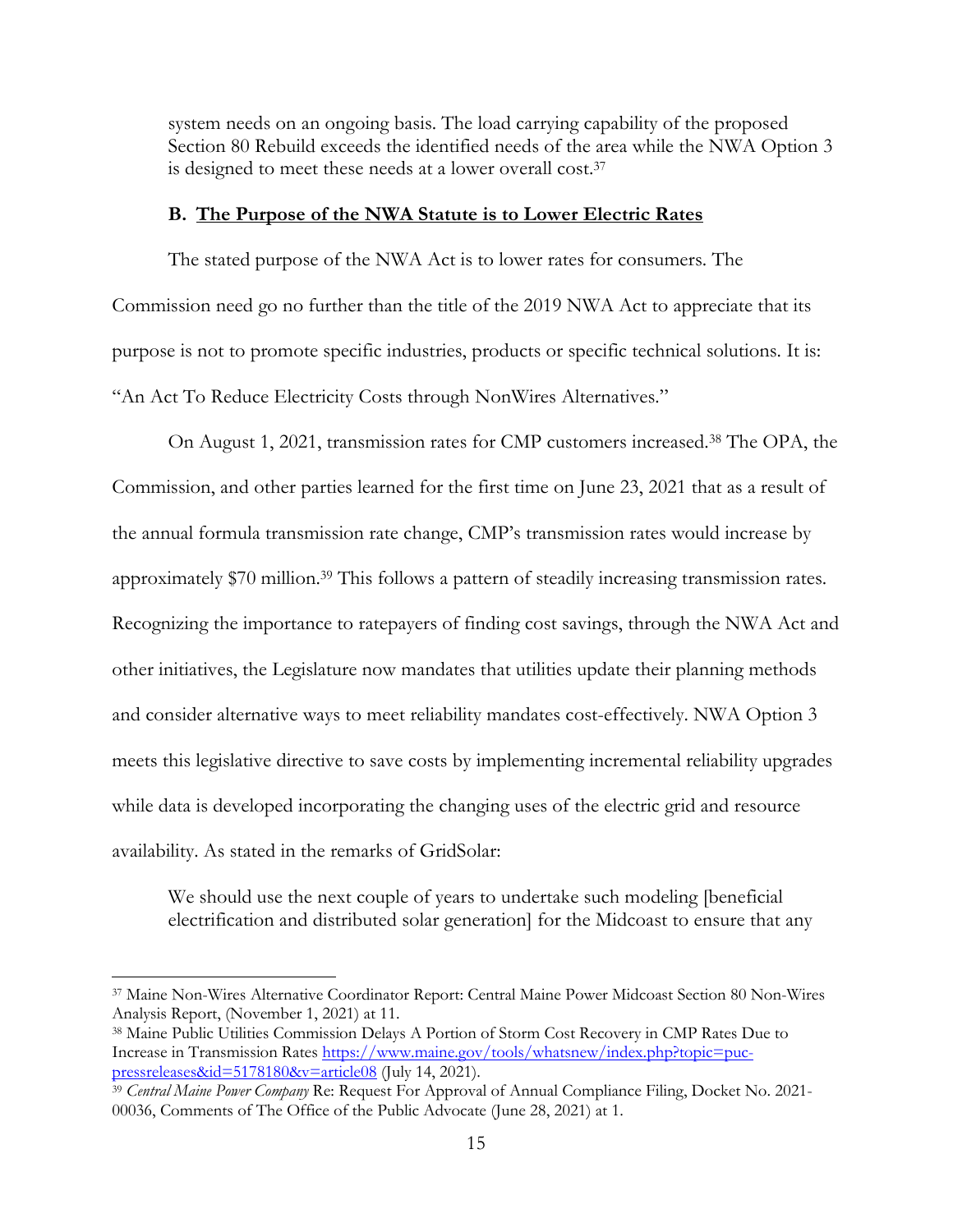investments in the electric grid support Maine's broader efforts to meet its climate goals.<sup>40</sup>

#### **VI. CONCULSION**

 Under 35-A M.R.S. §3132 (6), the Commission must make findings regarding the public need for a project before issuing a CPCN. <sup>41</sup> The Commission should reject CMP's Section 80 Rebuild request because CMP has failed to demonstrate the need. Given CMP's conflicting rationales and incomplete data analysis for the Section 80 Rebuild Project, before committing ratepayer funds, the best way forward is to deny CMP's petition in this proceeding, and allow it to refile once it has completed the additional data collection and updated analysis of the changing needs of the Midcoast region necessary to support such a request. It is expected that ISO-NE will conduct a new Needs Assessment later in 2022, as a regular part of their planning functions. This assessment would re-examine Maine under new assumptions developed through the Transmission Planning for the Clean Energy Transition project and determine the need for additional upgrades that might be necessary under those new assumptions. This regularly conducted assessment incorporates the latest load, energy efficiency, and behind-the-meter solar forecasts included in the 2022 CELT Report.

The OPA and the NWA Coordinator cannot support CMP's Section 80 Rebuild solution which exceeds planning criteria, leading to potentially overbuilding a solution for future system conditions that are unquantified and that may not materialize. Such overbuilds can lead to ratepayers overpaying for a solution when a more cost-effective NWA option is available.

<sup>40</sup> GridSolar Comments (January 19, 2022) at 6.

<sup>41</sup> 35-A M.R.S. §3132 (6)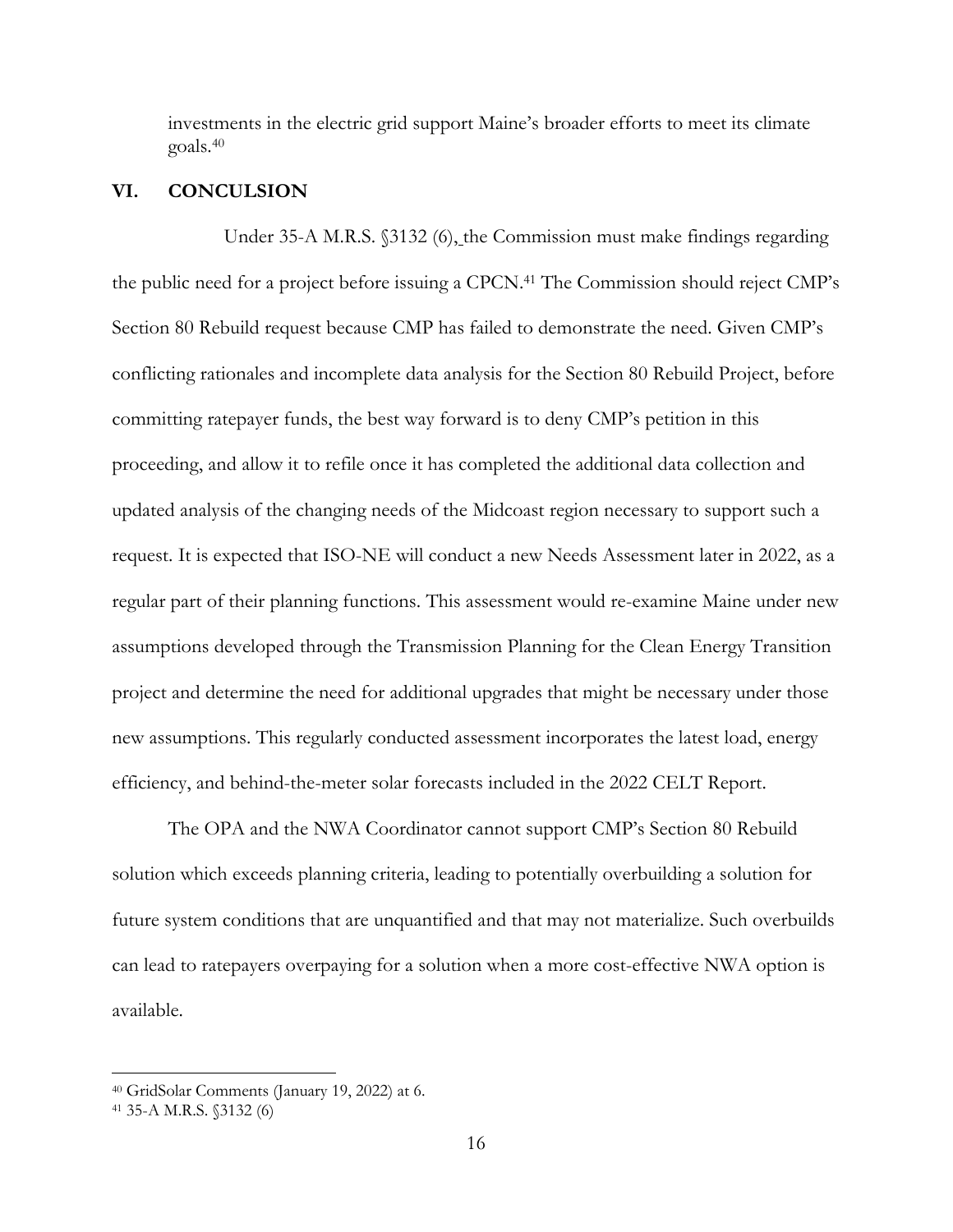The NWA Coordinator constructed a solution that directly adheres to the NWA Act. Option 3 provides a lower cost NWA option that meets identified, objective planning criteria, stabilizing the Midcoast region while the changing needs of the electric grid are quantified. NWAs allow for incremental, modular increases to system capacity where and when it is needed. CMP's solution to rebuild Section 80 exceeds these criteria. When assessing proposed alternatives, NWAs must meet the performance equal to the identified planning criteria established for all transmission or distribution-level projects, not exceed it. Ratepayers cannot afford to overbuild the transmission and distribution system.

The Commission Hearings Examiners recently found that:

Purposefully overbuilding may accelerate the timing of interconnection of some projects, but it does so at an inappropriate cost to ratepayers. To the extent that these investments relate to beneficial electrification, such as expanded installation of heat pumps or electric vehicles, there is no reason to deviate from traditional planning procedures and treat such installations like any other source of load growth on individual circuits.<sup>42</sup>

While system needs are changing due to the introduction of DERs and the potential impact of beneficial electrification, such impacts must be quantified. It is not reasonable to implement a solution designed for a need that no longer exists to solve the needs of the future.

<sup>42</sup> *Maine Renewable Energy Association And Coalition For Community Solar Access*, Request for Commission Investigation into Interconnection Practices Pertaining to Central Maine Power Company, Docket No. 2021- 00035, Bench Memorandum (September 21, 2021) at 18.